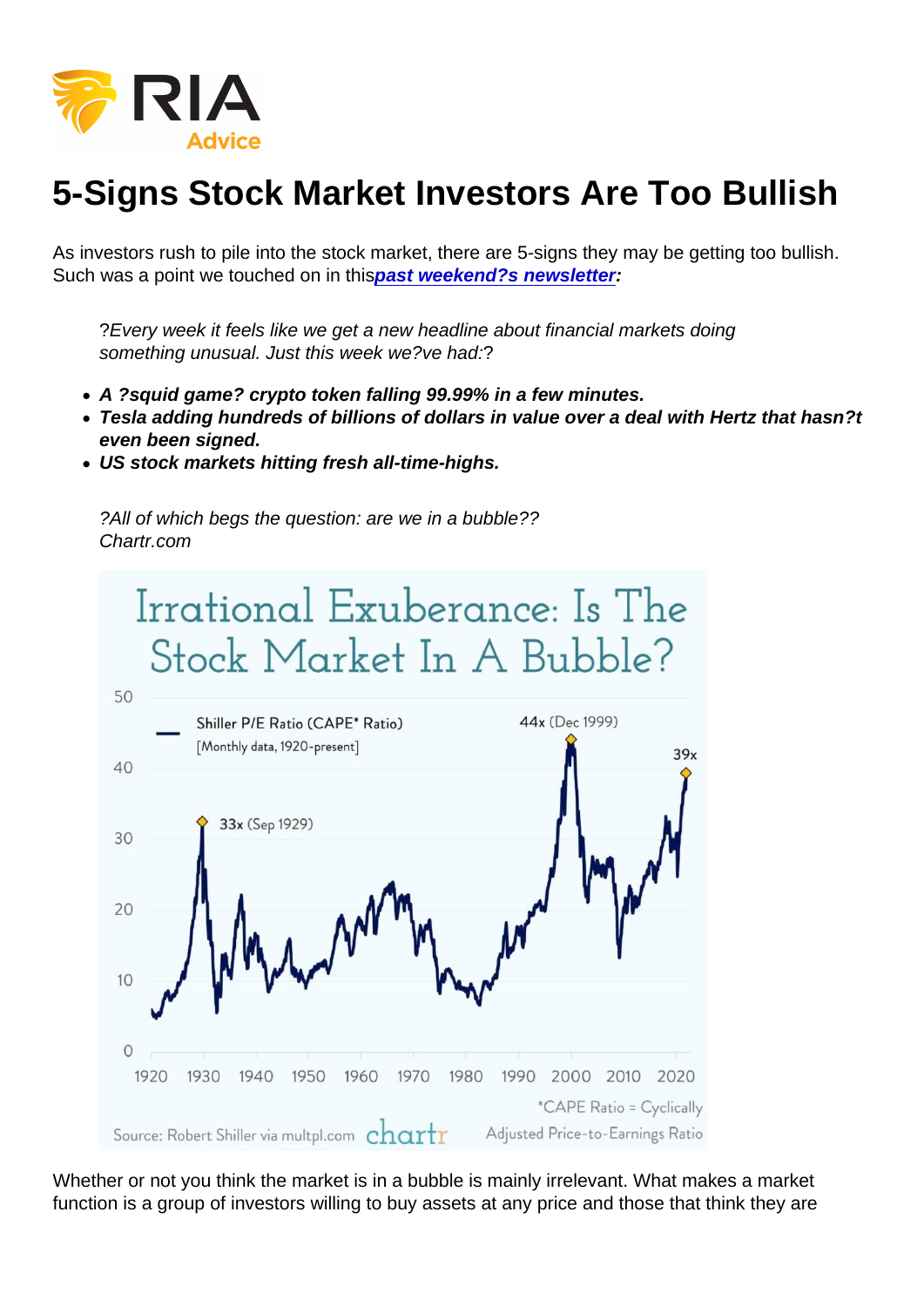#### wrong.

As we have noted previously, valuations, by themselves, are a terrible timing metric. However, they tell us a great deal about expected future returns and current market psychology. Moreover, given valuations reflect a buyer?s willingness to pay increasing premiums for equity ownership, psychological exuberance is evident.

Last week, I visited with Charles Pa [yne on Fox Business](http://video.foxbusiness.com/v/6280496092001), where we discussed market risk. In that discussion, I followed the consistently bullish Brian Belski, who says stay invested as we head into 2022. However, my views are a bit less optimistic, and as Charles notes:

"There are some people who are invested but are making the case that risk has really grown, and we should be paying attention."

That is correct. While markets have had an outstanding year in 2021, there are 5-specific reasons why investors in the stock market should consider reducing risk heading into 2022.

#### 1) Investors Are Extremely Greedy

On August 17th, we discussed taking profits and reducing risk in portfolios, given the rarity of the [stock market having 6-consecutive months](https://realinvestmentadvice.com/technically-speaking-6-positive-market-months-what-happens-next/) of positive returns.

"Currently, there is no concern about 'risk' in the financial markets as the 'bullish bias' remains unfettered. It is certainly possible the market advance can continue unabated into one of the historically lengthier stretches. The only question is when will it end, and how big of a correction will it be?

In September, we found out as the markets declined by 5%, and CNBC was running daily ?Markets In Turmoil? headlines. That month-long correction worked off much of the excessive bullish sentiment and aggressive equity positioning at the time.

By the end of September, stock market sentiment was negative enough to [increase equity](https://realinvestmentadvice.com/correction-is-over-bulls-jump-back-into-the-risk-pool/) [exposure in portfolios.](https://realinvestmentadvice.com/correction-is-over-bulls-jump-back-into-the-risk-pool/) But, of course, that suggestion got met with much criticism at the time.

"With the markets now deeply oversold on a short-term basis, we deployed some of our cash throughout the week to rebalance the portfolio toward normal allocation levels."

Over the last month, investors pushed the stock market to extremely overbought, extended, and deviated levels. Currently, the deviation from the long-term bullish monthly moving average is at the most extreme since 1997. Furthermore, the stock market is now highly overbought, which has typically preceded more significant market corrections.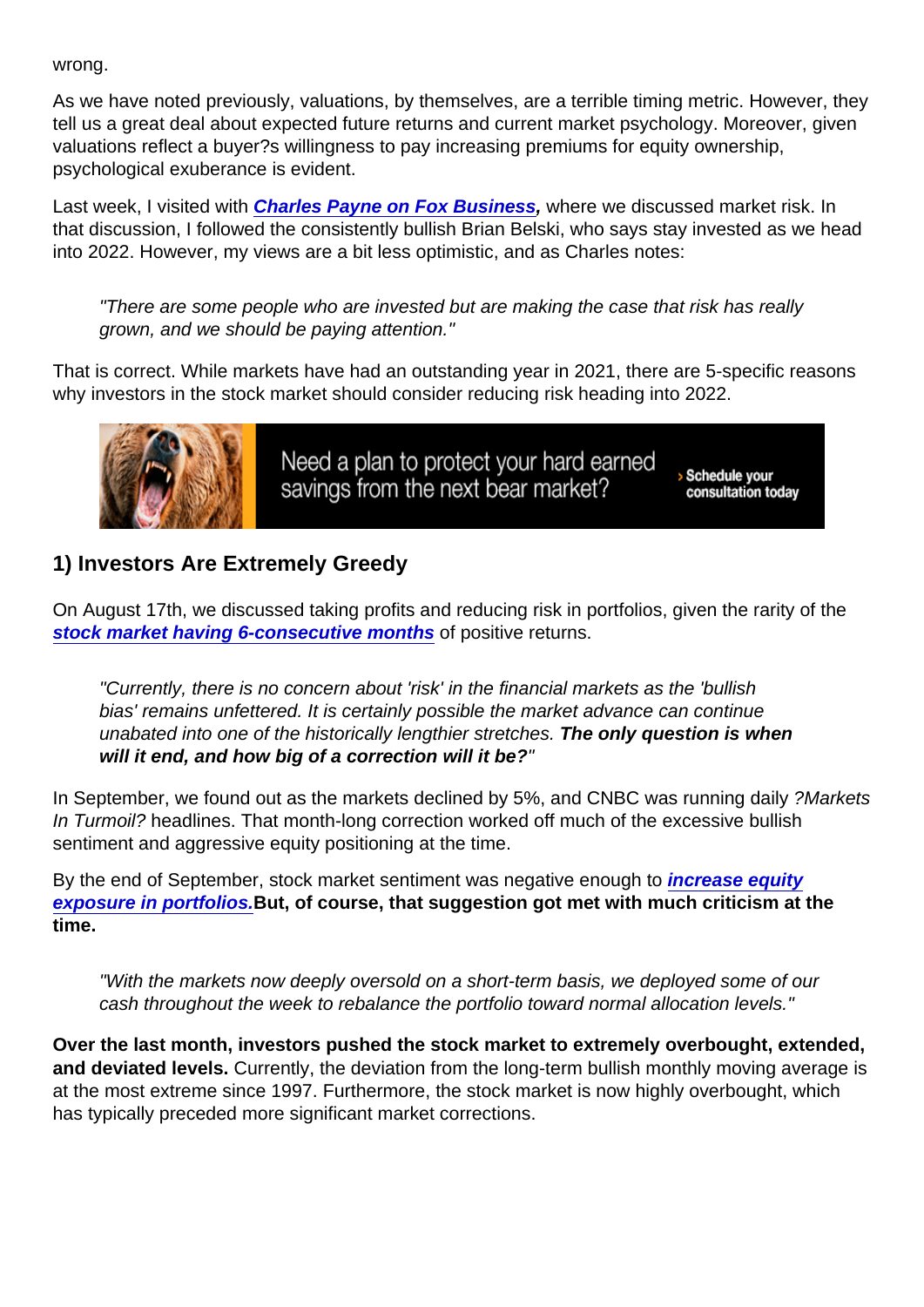### 2) Equity Allocations Are Very Aggressive

Furthermore, with investors aggressively allocated to equities, the risk of ?panic selling? would fuel a deeper correction. The ?fear/greed? gauge below gets constructed of various measures of investor allocation, including the AAII, NAAIM, and Investors Intelligence measures. Previous market peaks occurred with readings above 90. The current reading is 93.6.

#### 3) Driving With Your Eyes Closed

Investors in the stock market often discount the risk of something going wrong. We have previously equated this to ?driving with your eyes closed.? If the road is very straight, you may be able to avoid an accident for a while. However, the longer you keep performing such a feat, the risk of an accident rises exponentially.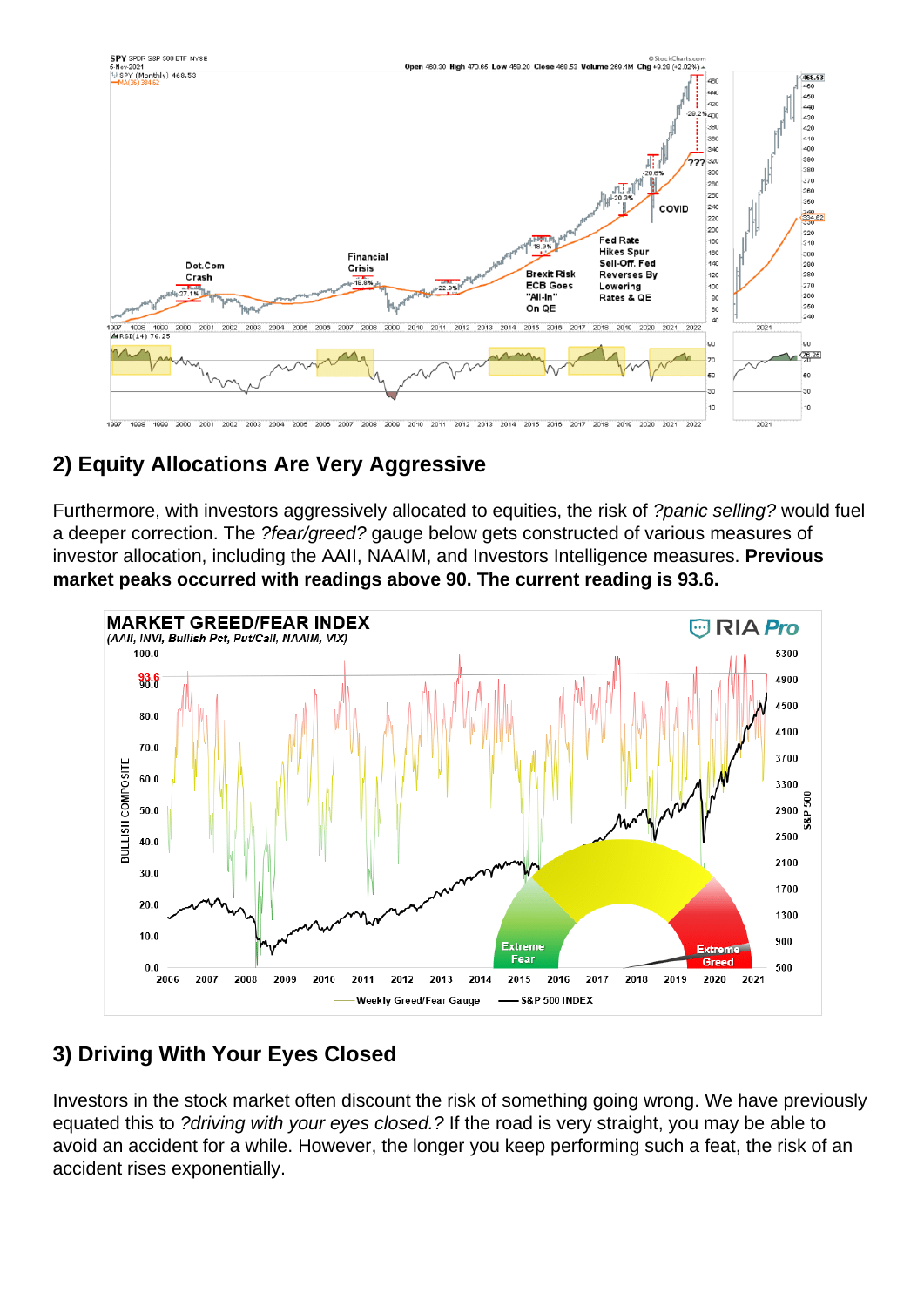The same holds with investors. As the market rises, investors begin to discount the risk of a correction. The longer the stock market increases in price, the greater the risk of an eventual reversion becomes.

Currently, investors believe the risk of a correction is non-existent as the volume of protective ?put? options has plunged to a new low.

Chart Courtesy Of @themarketear and @zerohedge

As shown, when investors previously lacked portfolio protection, they often quickly learned to regret it. However, those lessons get quickly forgotten during a bull market.

However, it is essential to remember that one of the most potent forces in the stock market is ?mean reversions.?

It will likely be wise to pay attention to the road ahead.

[DMC]

# 4) As Good As It Gets

As I noted in my conversation with Charles, everything in the market is cyclical. Currently, earnings are surging, supporting the idea of overpaying for equity ownership. However, economic growth is slowing, and the year-over-year comparisons will become exceedingly more difficult next year.

The chart below is the Economic Output Composite Index. The index comprises the CFNAI, Chicago PMI, ISM Composite, the Fed surveys, Markit Economic Index, Markit PMI, NFIB, TIPP Confidence, and the LEI. In other words, this indicator is the broadest indicator of the U.S. economy there is.

The index just peaked at the second-highest level on record. Given the cyclicality of economic data, such suggests a weaker cycle heading into 2022. Importantly, noted the high correlation between the index and the annual change in earnings.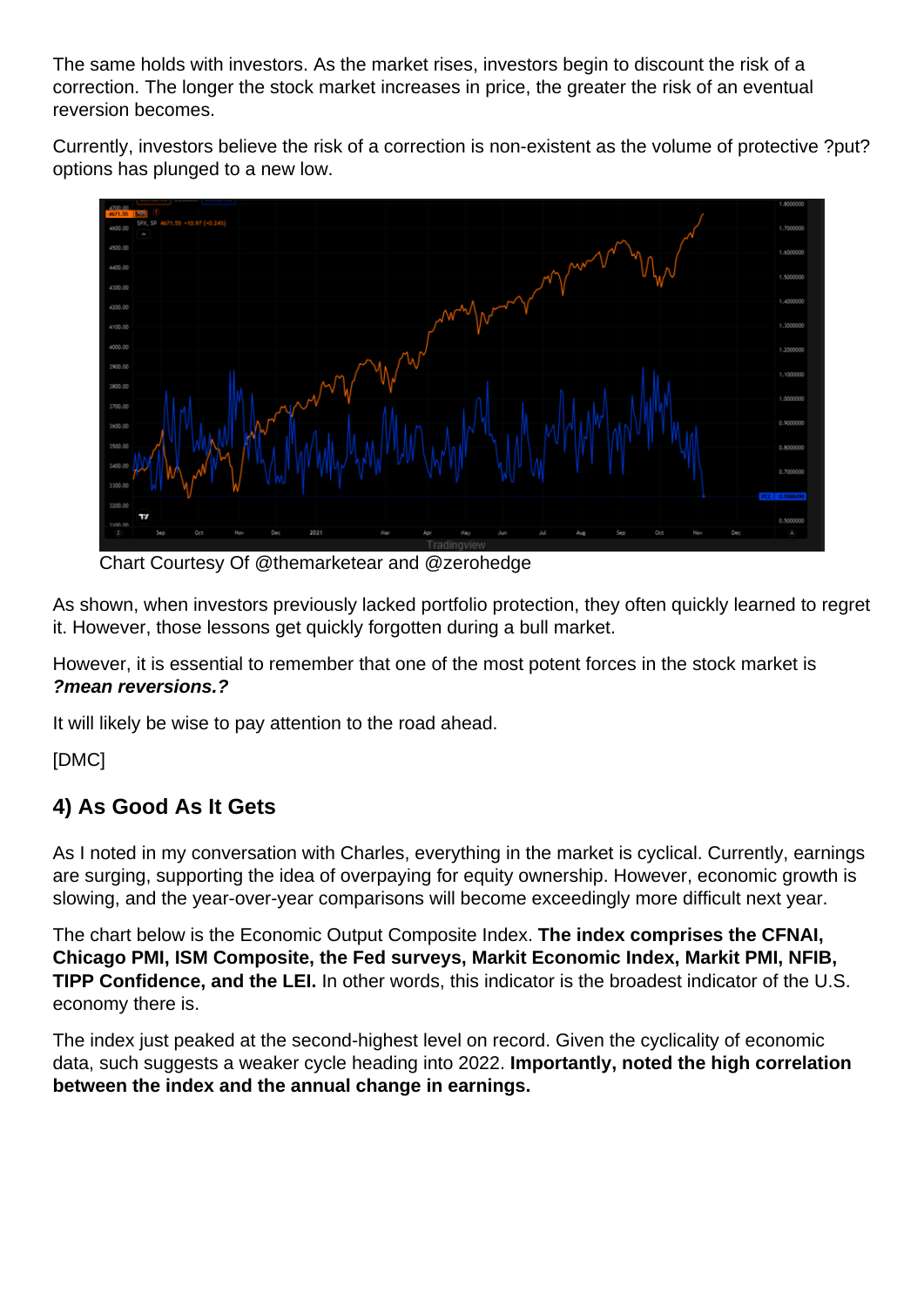#### 5) Supports Are Going Away

If all things remain equal, then a bullish outlook heading into 2022 is not out of the question. However, as we discussed in ?3-Things That Will Warn You:?

"The question I get most often is 'when is the next bear market?' There are three specific items that tend to predict bear markets and recessions with some accuracy."

Those 3-things are:

- 1. The yield curve.
- 2. The Fed tapering their balance sheet.
- 3. The Fed hiking interest rates.

Currently, the yield curve is flattening but not yet inverted. The Fed is not hiking interest rates yet.

However, they are starting to taper their balance sheet, which historically leads to the other two.

"The risk of a market correction rises further when the Fed is both tapering its balance sheet and increasing the overnight lending rate.What we now know, after more than a decade of experience, is that when the Fed starts to slow or drain its monetary liquidity, the clock starts ticking to the next corrective cycle."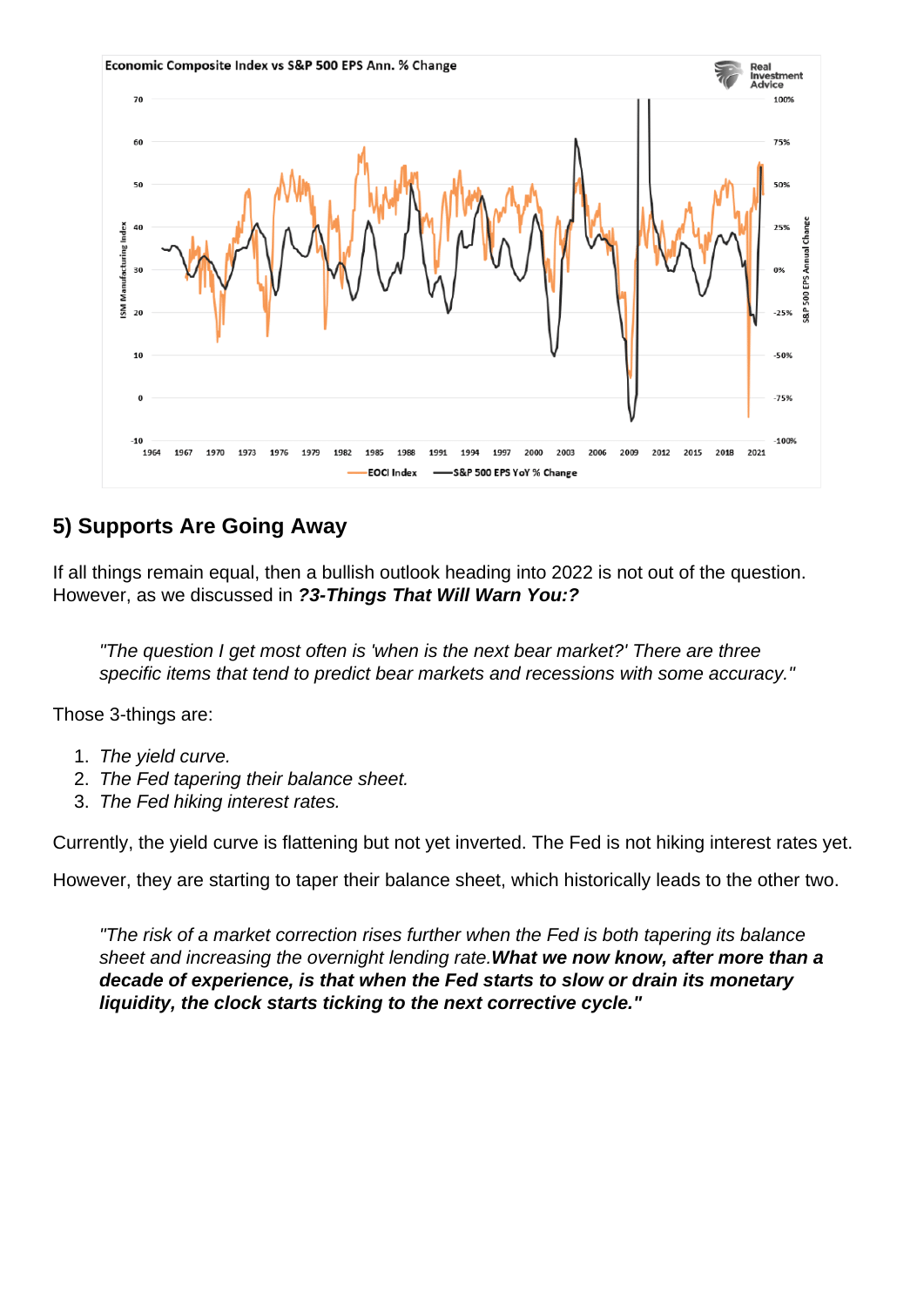Does any of this mean you should sell everything and go to cash? Of course, not.

As John Maynard Keynes once quipped:

"The markets can remain irrational longer than you can remain solvent."

But you can take control.

# Why Investing Is Like Gardening

The biggest mistake that investors make in the stock market over time is failing to manage investment risk. I have found over the years, the concept of ?gardening? tends to resonate with individuals when it comes to portfolios management.

Investing has a lot of similarities to gardening. In the ?Spring,? it is time to till the soil and plant your seeds for your summer crops. Then, of course, the ground must be watered and fertilized, and weeds pulled. Otherwise, the garden won?t grow. Then, as the ?Spring turns into Summer,? it?s time to harvest the bounty the garden has produced and begin to rotate crops for the ?Fall? cycle. Eventually, even those crops must get harvested before the ?Winter? snows set in.

Therefore, to have a successful and bountiful garden, we must:

- 1. Prepare the soil (accumulate enough cash to build a properly diversified allocation)
- 2. Plant according to the season (build the allocation based on cycles)
- 3. Water and fertilize (add cash regularly to the portfolio for buying opportunities)
- 4. Weed (sell loser and laggards, weeds will eventually ?choke? off the other plants)
- 5. Harvest (take profits regularly otherwise ?the bounty rots on the vine?)
- 6. Plant again according to the season (add new investments at the right time)